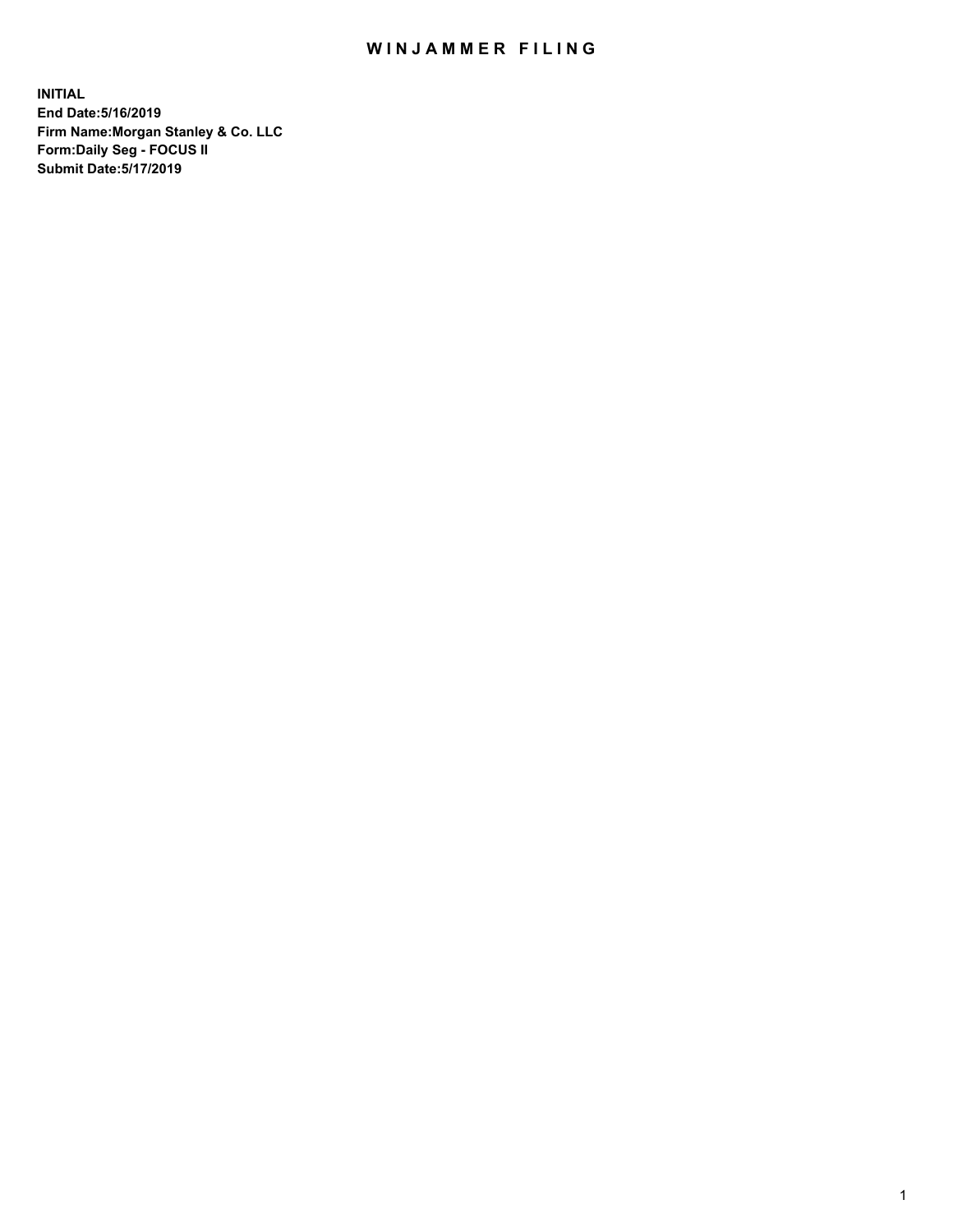**INITIAL End Date:5/16/2019 Firm Name:Morgan Stanley & Co. LLC Form:Daily Seg - FOCUS II Submit Date:5/17/2019 Daily Segregation - Cover Page**

|    | Name of Company                                                                   | <b>Morgan Stanley &amp; Co. LLC</b> |
|----|-----------------------------------------------------------------------------------|-------------------------------------|
|    | <b>Contact Name</b>                                                               | <b>Ikram Shah</b>                   |
|    | <b>Contact Phone Number</b>                                                       | 212-276-0963                        |
|    | <b>Contact Email Address</b>                                                      | Ikram.shah@morganstanley.com        |
|    | FCM's Customer Segregated Funds Residual Interest Target (choose one):            |                                     |
|    | a. Minimum dollar amount: ; or                                                    | 235,000,000                         |
|    | b. Minimum percentage of customer segregated funds required:% ; or                | $\overline{\mathbf{0}}$             |
|    | c. Dollar amount range between: and; or                                           | 0 <sub>0</sub>                      |
|    | d. Percentage range of customer segregated funds required between:% and%.         | 0 <sub>0</sub>                      |
|    | FCM's Customer Secured Amount Funds Residual Interest Target (choose one):        |                                     |
|    | a. Minimum dollar amount: ; or                                                    | 140,000,000                         |
|    | b. Minimum percentage of customer secured funds required:%; or                    | <u>0</u>                            |
|    | c. Dollar amount range between: and; or                                           | 0 <sub>0</sub>                      |
|    | d. Percentage range of customer secured funds required between:% and%.            | 0 <sub>0</sub>                      |
|    | FCM's Cleared Swaps Customer Collateral Residual Interest Target (choose one):    |                                     |
|    | a. Minimum dollar amount: ; or                                                    | 92,000,000                          |
|    | b. Minimum percentage of cleared swaps customer collateral required:% ; or        | <u>0</u>                            |
|    | c. Dollar amount range between: and; or                                           | <u>00</u>                           |
|    | d. Percentage range of cleared swaps customer collateral required between:% and%. | 0 <sub>0</sub>                      |
| 8. | <b>Broker Dealer Requirement</b>                                                  | $0$ [8061]                          |
|    | iii. Amount of Non-customer Risk Maintenance Margin Requirement                   | $0$ [7435]                          |
|    | Attach supporting documents                                                       |                                     |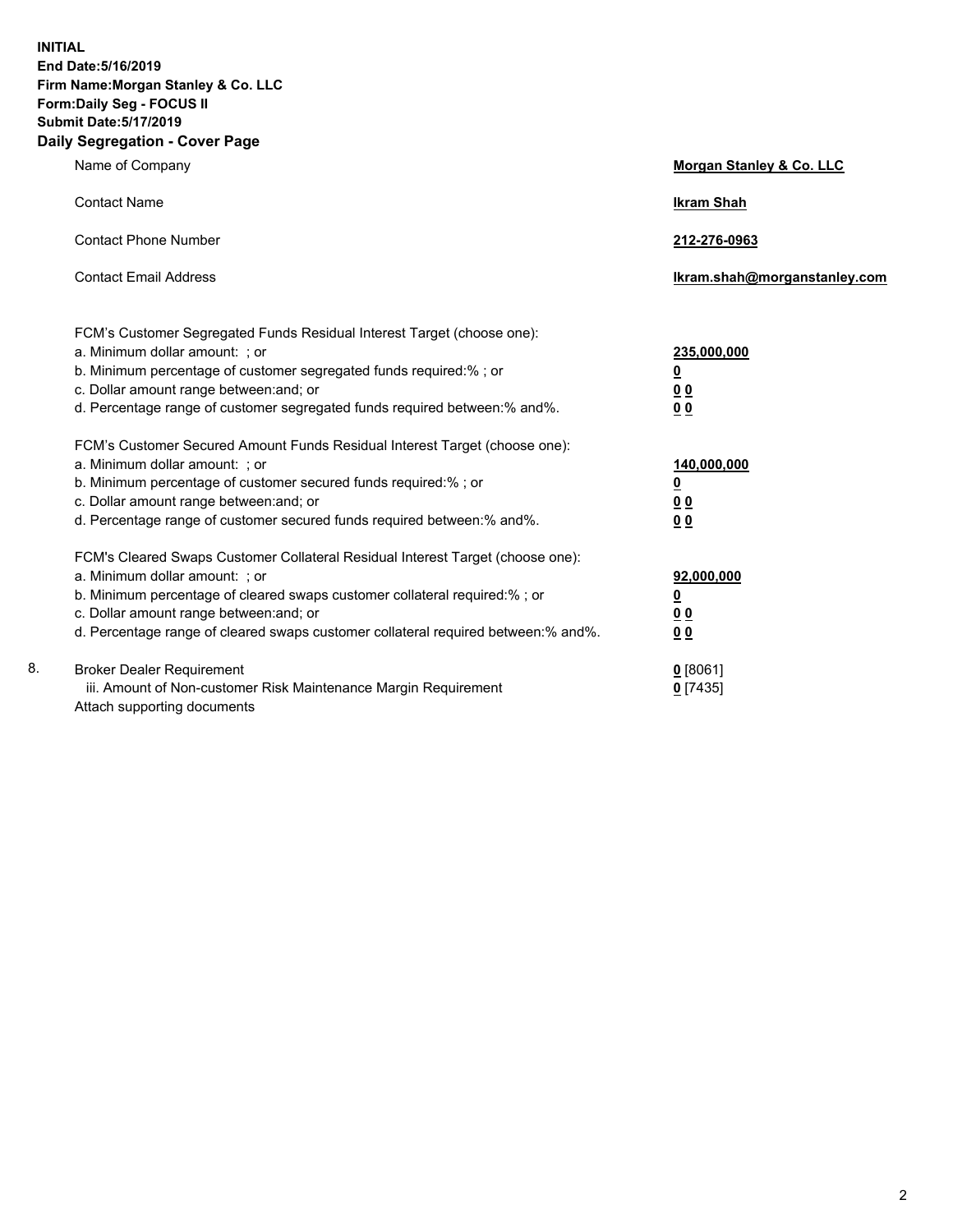## **INITIAL End Date:5/16/2019 Firm Name:Morgan Stanley & Co. LLC Form:Daily Seg - FOCUS II Submit Date:5/17/2019 Daily Segregation - Secured Amounts**

|                | Foreign Futures and Foreign Options Secured Amounts                                         |                                     |
|----------------|---------------------------------------------------------------------------------------------|-------------------------------------|
|                | Amount required to be set aside pursuant to law, rule or regulation of a foreign            | $0$ [7305]                          |
|                | government or a rule of a self-regulatory organization authorized thereunder                |                                     |
| 1.             | Net ledger balance - Foreign Futures and Foreign Option Trading - All Customers             |                                     |
|                | A. Cash                                                                                     | 3,208,352,083 [7315]                |
|                | B. Securities (at market)                                                                   | 2,436,025,193 [7317]                |
| 2.             | Net unrealized profit (loss) in open futures contracts traded on a foreign board of trade   | <u>-10,087,497</u> [7325]           |
| 3.             | Exchange traded options                                                                     |                                     |
|                | a. Market value of open option contracts purchased on a foreign board of trade              | 15,852,894 [7335]                   |
|                | b. Market value of open contracts granted (sold) on a foreign board of trade                | -11,434,905 [7337]                  |
| 4.             | Net equity (deficit) (add lines 1.2. and 3.)                                                | 5,638,707,768 [7345]                |
| 5.             | Account liquidating to a deficit and account with a debit balances - gross amount           | 82,111,001 [7351]                   |
|                | Less: amount offset by customer owned securities                                            | -81,338,996 [7352] 7                |
| 6.             | Amount required to be set aside as the secured amount - Net Liquidating Equity              | 5,639,479,773 [7355]                |
|                | Method (add lines 4 and 5)                                                                  |                                     |
| 7.             | Greater of amount required to be set aside pursuant to foreign jurisdiction (above) or line | 5,639,479,773 [7360]                |
|                | 6.                                                                                          |                                     |
|                | FUNDS DEPOSITED IN SEPARATE REGULATION 30.7 ACCOUNTS                                        |                                     |
| 1.             | Cash in banks                                                                               |                                     |
|                | A. Banks located in the United States                                                       | 447,482,823 [7500]                  |
|                | B. Other banks qualified under Regulation 30.7                                              | 358,154,903 [7520] 8                |
|                |                                                                                             | [7530]                              |
| 2.             | Securities                                                                                  |                                     |
|                | A. In safekeeping with banks located in the United States                                   | 591,907,450 [7540]                  |
|                | B. In safekeeping with other banks qualified under Regulation 30.7                          | 0 [7560] 591,907,450                |
| 3.             | Equities with registered futures commission merchants                                       |                                     |
|                | A. Cash                                                                                     | 6,354,674 [7580]                    |
|                | <b>B.</b> Securities                                                                        | $0$ [7590]                          |
|                | C. Unrealized gain (loss) on open futures contracts                                         | -244,156 [7600]                     |
|                | D. Value of long option contracts                                                           | $0$ [7610]                          |
|                | E. Value of short option contracts                                                          | 0 [7615] 6,110,518 [7               |
| 4.             | Amounts held by clearing organizations of foreign boards of trade                           |                                     |
|                | A. Cash                                                                                     | $0$ [7640]                          |
|                | <b>B.</b> Securities                                                                        | $0$ [7650]                          |
|                | C. Amount due to (from) clearing organization - daily variation                             | $0$ [7660]                          |
|                | D. Value of long option contracts                                                           | $0$ [7670]                          |
|                | E. Value of short option contracts                                                          | 0 [7675] 0 [7680]                   |
| 5.             | Amounts held by members of foreign boards of trade                                          |                                     |
|                | A. Cash                                                                                     | 2,588,666,731 [7700]                |
|                | <b>B.</b> Securities                                                                        | 1,844,117,743 [7710]                |
|                | C. Unrealized gain (loss) on open futures contracts                                         | -9,843,340 [7720]                   |
|                | D. Value of long option contracts                                                           | 15,852,894 [7730]                   |
|                | E. Value of short option contracts                                                          |                                     |
|                |                                                                                             | <u>-11,434,905</u> [7735] <u>4.</u> |
| 6.             |                                                                                             | [7740]                              |
|                | Amounts with other depositories designated by a foreign board of trade                      | $0$ [7760]                          |
| 7.             | Segregated funds on hand                                                                    | $0$ [7765]                          |
| 8.<br>9.       | Total funds in separate section 30.7 accounts                                               | 5,831,014,817 [7770]                |
|                | Excess (deficiency) Set Aside for Secured Amount (subtract line 7 Secured Statement         | 191,535,044 [7380]                  |
| $\overline{a}$ | Page 1 from Line 8)                                                                         |                                     |

- 10. Management Target Amount for Excess funds in separate section 30.7 accounts **140,000,000** [7780]
- 11. Excess (deficiency) funds in separate 30.7 accounts over (under) Management Target **51,535,044** [7785]

**2,083** [7315] **5,193** [7317]

Less: amount offset by customer owned securities **-81,338,996** [7352] **772,005** [7354] **5,639,479,773** [7355]

## **5,639,479,773** [7360]

B. Other banks qualified under Regulation 30.7 **358,154,903** [7520] **805,637,726**

**591,907,450** [7570]

E. Value of short option contracts **0** [7615] **6,110,518** [7620]

 A. Cash **2,588,666,731** [7700] B. Securities **1,844,117,743** [7710] E. Value of short option contracts **-11,434,905** [7735] **4,427,359,123 044** [7380]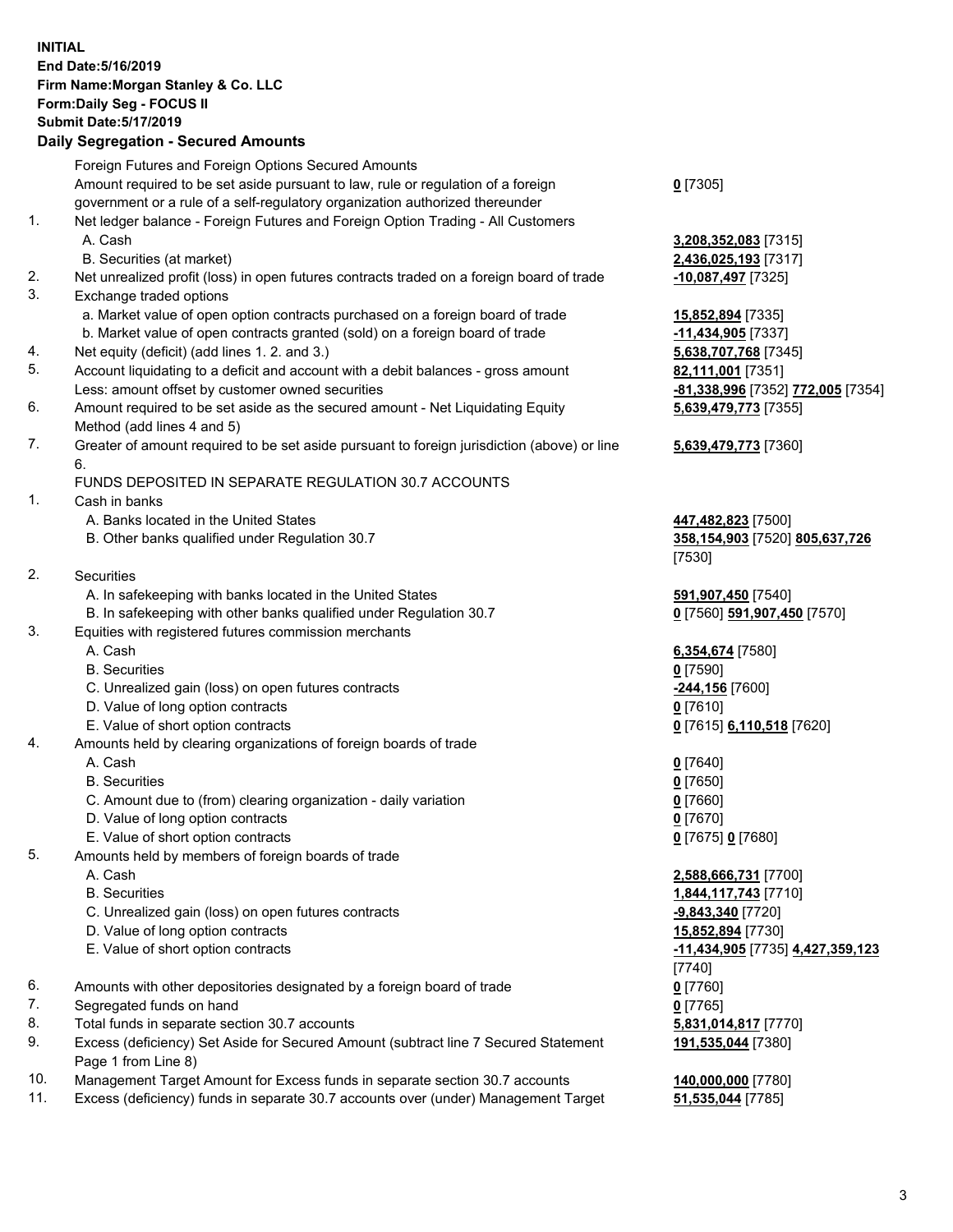**INITIAL End Date:5/16/2019 Firm Name:Morgan Stanley & Co. LLC Form:Daily Seg - FOCUS II Submit Date:5/17/2019 Daily Segregation - Segregation Statement** SEGREGATION REQUIREMENTS(Section 4d(2) of the CEAct) 1. Net ledger balance A. Cash **8,378,966,285** [7010] B. Securities (at market) **6,123,173,596** [7020] 2. Net unrealized profit (loss) in open futures contracts traded on a contract market **1,702,896,627** [7030] 3. Exchange traded options A. Add market value of open option contracts purchased on a contract market **362,284,744** [7032] B. Deduct market value of open option contracts granted (sold) on a contract market **-261,218,145** [7033] 4. Net equity (deficit) (add lines 1, 2 and 3) **16,306,103,107** [7040] 5. Accounts liquidating to a deficit and accounts with debit balances - gross amount **394,175,039** [7045] Less: amount offset by customer securities **-389,240,384** [7047] **4,934,655** [7050] 6. Amount required to be segregated (add lines 4 and 5) **16,311,037,762** [7060] FUNDS IN SEGREGATED ACCOUNTS 7. Deposited in segregated funds bank accounts A. Cash **4,370,224,010** [7070] B. Securities representing investments of customers' funds (at market) **0** [7080] C. Securities held for particular customers or option customers in lieu of cash (at market) **484,575,865** [7090] 8. Margins on deposit with derivatives clearing organizations of contract markets A. Cash **6,127,967,234** [7100] B. Securities representing investments of customers' funds (at market) **0** [7110] C. Securities held for particular customers or option customers in lieu of cash (at market) **5,638,597,731** [7120] 9. Net settlement from (to) derivatives clearing organizations of contract markets **-135,947,592** [7130] 10. Exchange traded options A. Value of open long option contracts **362,284,744** [7132] B. Value of open short option contracts **-261,218,145** [7133] 11. Net equities with other FCMs A. Net liquidating equity **7,718,892** [7140] B. Securities representing investments of customers' funds (at market) **0** [7160] C. Securities held for particular customers or option customers in lieu of cash (at market) **0** [7170] 12. Segregated funds on hand **0** [7150] 13. Total amount in segregation (add lines 7 through 12) **16,594,202,739** [7180] 14. Excess (deficiency) funds in segregation (subtract line 6 from line 13) **283,164,977** [7190]

- 15. Management Target Amount for Excess funds in segregation **235,000,000** [7194]
- 16. Excess (deficiency) funds in segregation over (under) Management Target Amount Excess

**48,164,977** [7198]